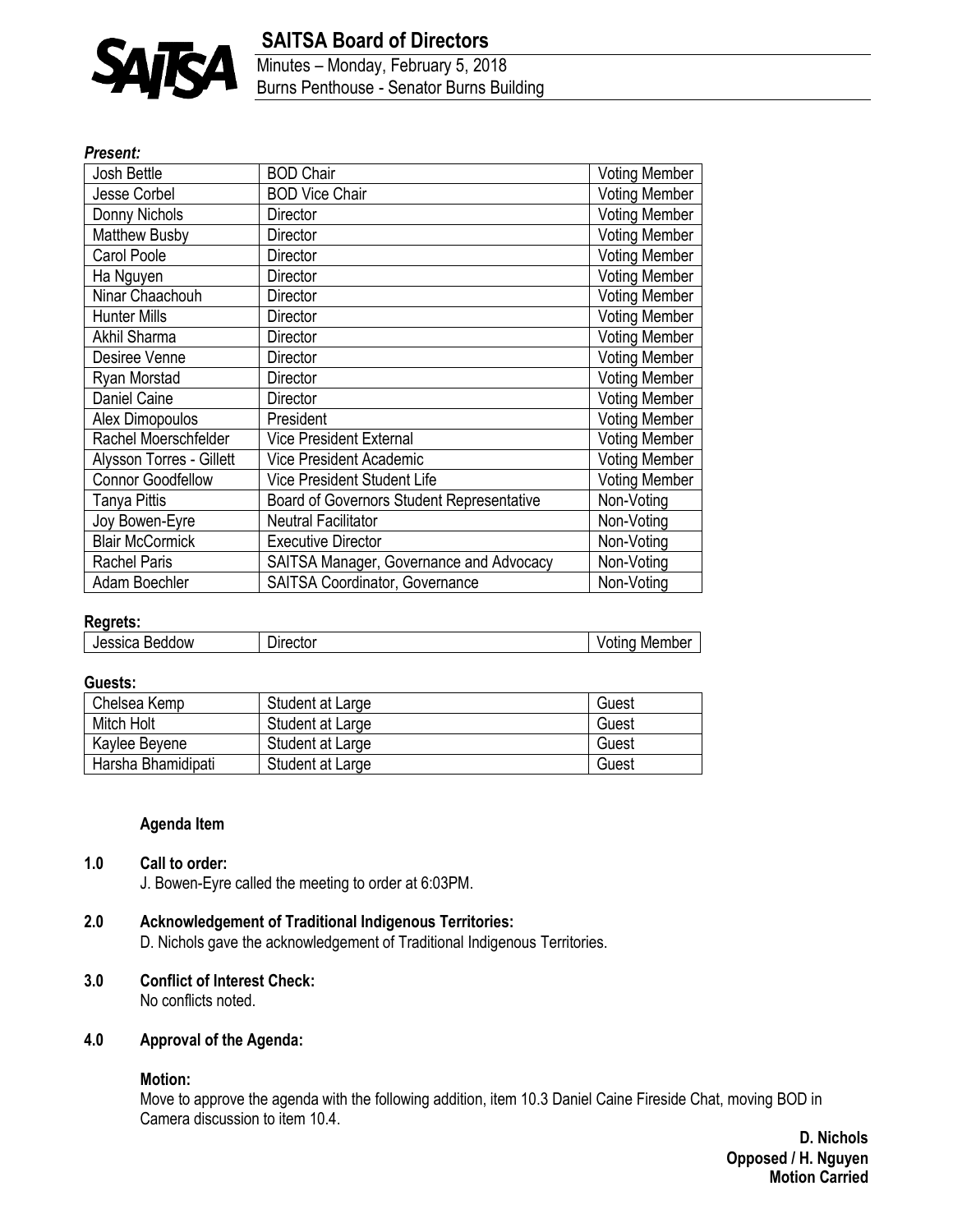### **5.0 Adoption of Minutes:**

#### **Motion:**

Move to approve the BOD meeting minutes from the January 15, 2018 regular meeting.

**R. Moerschfelder Motion Carried**

#### **6.0 Individual Reports:**

Verbal reports were provided by A. Dimopoulos, R. Moerschfelder, A. Torres-Gillett, C. Goodfellow, T. Pittis and B. McCormick. Written reports were circulated prior to the meeting.

#### **7.0 Committee Reports:**

- **7.1 Campus Life Committee - C. Goodfellow** –Verbally reported that the committee has not met since the last BOD meeting. The next meeting is scheduled for Tuesday February 6, 2018.
- **7.2 Finance Committee - A. Dimopoulos** Report as Submitted. Noted next meeting is Wednesday February 28, 2018.
- **7.3 Governance Committee - A. Torres-Gillett**  Verbally reported that the committee met prior to today's BOD meeting. The committee is recommending approval of the Clubs Policy later in the agenda. They are also focused on a Bylaw review to conclude prior to the April meeting.
- **7.4 Advocacy Committee - R. Moerschfelder** Report as Submitted. Verbally reported that the committee will be going back to City Hall on March 12, 2018 to show support for secondary suites.
- **7.5 Environmental Sustainability - D. Davis (Chair of Committee)** Report as Submitted. C. Goodfellow verbally reported that the institution (SAIT) is creating a sustainability committee. This is good news as the institution is valuing environmental sustainability. To avoid redundancy, it appears that the SAITSA ad-hoc BOD committee may become a subcommittee of the SAIT committee. More information to come in the future.
- **7.6 Student Expansion Committee Advisory Committee - B. McCormick** Report as Submitted.
- **7.7 Strategic Plan Committee - A. Torres-Gillett** Verbally reported that the committee has not met since the last BOD meeting. The next meeting is scheduled for Wednesday February 7, 2018.

#### **8.0 Action Items:**

**8.1 Customized Committee Terms of Reference - A. Boechler** – Updated the BOD that all seven committee terms of reference have been re-formatted for consistency. The updated terms of reference were circulated prior to the meeting.

\*Action item completed.

#### **9.0 Business Items:**

#### **9.1 Clubs Policy:**

**Motion:**

Move to approve the Clubs Policy.

#### **Motion:**

Move to amend section 8 of the Clubs Policy to read "Clubs may negotiate sponsorship agreements with external sources, **where both the agreement and sources** do not violate SAIT or SAITSA's governing documents".

**C. Goodfellow**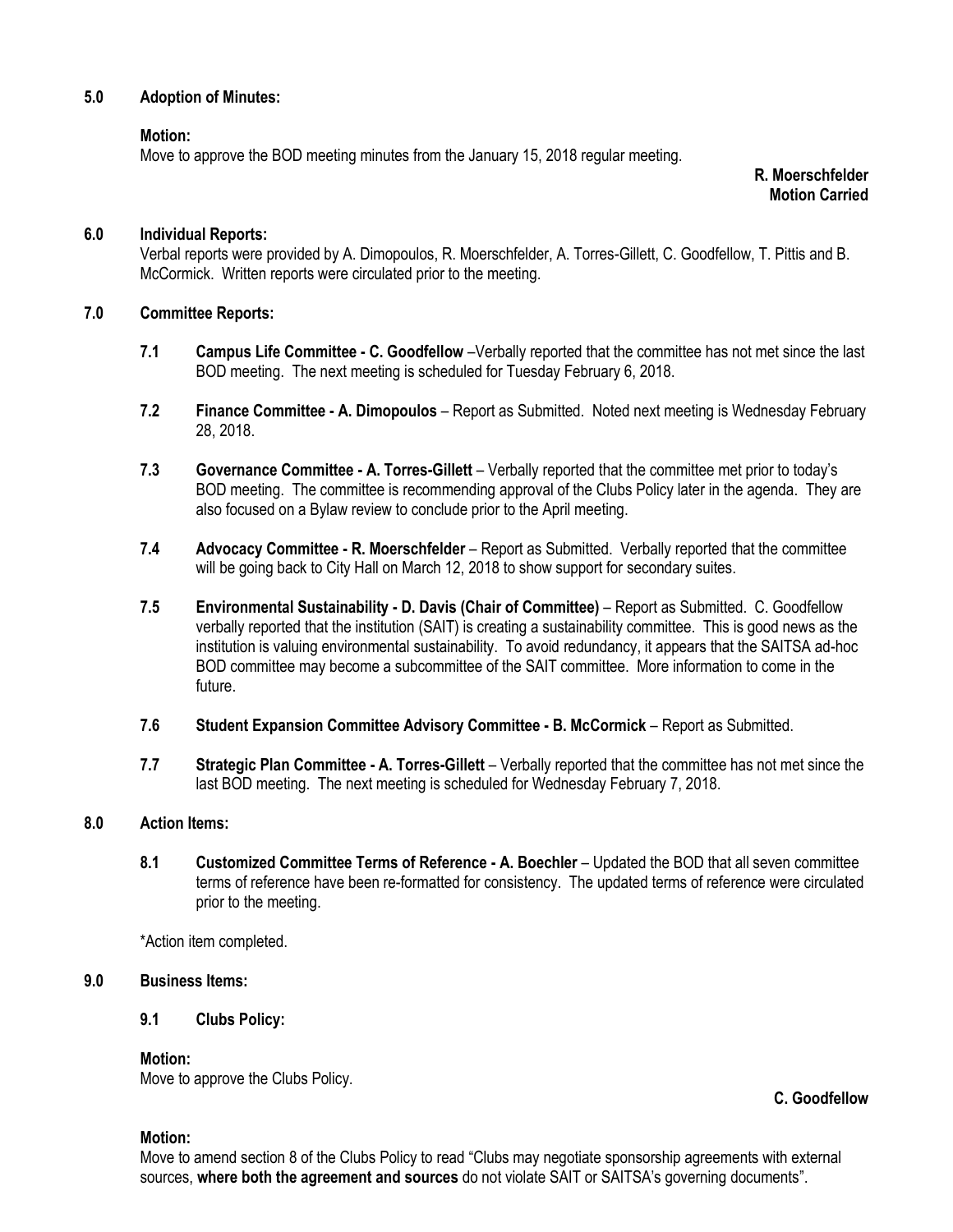#### **Motion:**

Move to amend section 8 of the Clubs Policy to read "Clubs may negotiate sponsorship agreements with external sources, *where both the agreement and sources* do not violate SAIT or SAITSA's governing documents **and/or existing agreements"***.* 

## **R. Paris sponsored by A. Dimopoulos Secondary amendment**

### **Motion:**

Move to call the question on the amendments to section 8.0 of the Clubs Policy.

#### **D.Nichols Abstains / A.Torres-Gillett Motion Carried**

#### **Motion:**

Move to amend section 4.0 of the Clubs Policy to read "No club may restrict membership based on a person's program of study, race, age, gender, **gender identity, gender expression,** sexuality, religion, ethnicity or any other characteristic protected by the *Canadian Charter of Rights and Freedoms* and/or the *Alberta Human Rights Act.*  Clubs must be inclusive to every SAIT student and/or community member".

> **J. Bettle Motion Carried**

#### **Motion:**

Move to amend section 9.0 of the Clubs Policy to read "**All** contracts and/or agreements must only be signed/authorized by Club Executives. **External** contracts and/or agreements **signed** are non-binding to SAITSA or SAIT.

> **C. Goodfellow Motion Carried**

**Motion Carried**

**R. Moerschfelder Motion Carried**

## **Call the question on the Main Motion to approve the Clubs Policy as amended.**

#### **Motion:**

Move to take a 10 minute recess.

## **J. Bowen Eyre called the meeting back to order at 7:50PM**

\*D. Nichols departs the BOD meeting at 7:50PM.

## **9.2 Alberta Students' Executive Council (ASEC) Membership:**

R. Moerschfelder presented to the BOD.

#### **Motion:**

Move to go in Camera at 7:56 PM.

**Motion:**

Move to go out of Camera at 8:16 PM.

**C. Goodfellow Motion Carried**

**A. Dimopoulos Motion Carried**